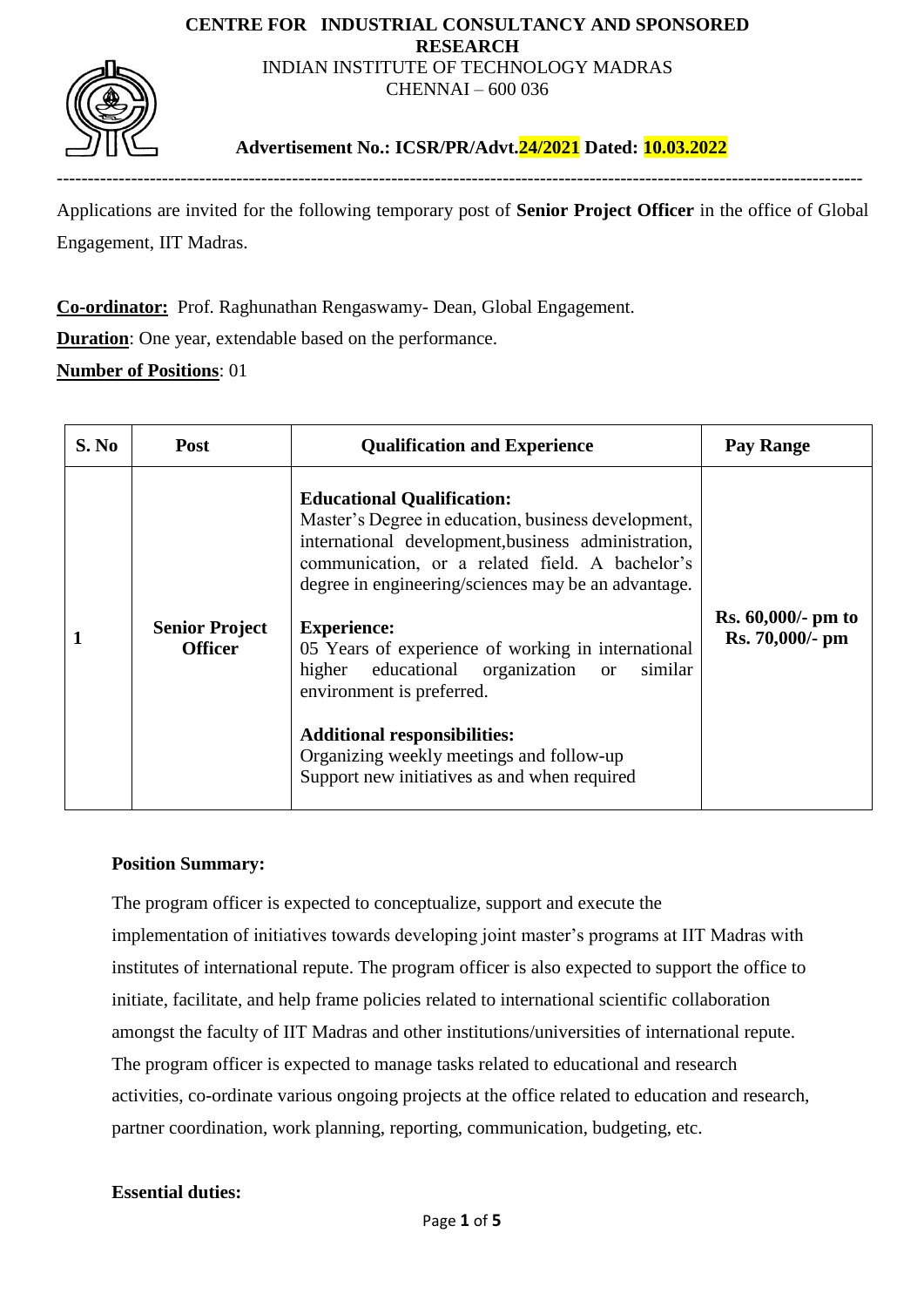- Provide support to the Dean, Global Engagement office by communicating with the various institutions of international repute to implement joint educational programs.
- Strong coordination between Dean's office and faculty members of IIT Madras and their scientific collaborators for effective and smooth conduct of events related to internationalization.
- Maintaining effective communication, conducting regular surveys, documentation and sharing information among the various stakeholders.
- Support and implementation of joint master's programs and joint research collaborations
- Coordination with various other offices across IIT Madras for effective and seamless implementation of program objectives.
- Exploring possibilities for funding of students across various international programs; this in coordination with existing infrastructure in the Dean's office.

## **Desirable Qualities:**

- They should be passionate, creative and a self-starter able to work with little to no supervision.
- Strong time management, analytical and organization skills, a keen eye for detail, and the ability to prioritize and manage multiple tasks simultaneously.
- Excellent interpersonal and conflict resolution skills.
- Excellent verbal and written communication skills.
- Strong analytical and problem-solving skills.
- Ability to prioritize tasks and delegate them when appropriate.
- Ability to act with integrity, professionalism, and confidentiality.

# **The last date for submission of the online application is 24.03.2022 Note: Only eligible candidates are requested to apply for the said post.**

## **General Instructions to the candidates**

- 1) All the positions are on purely contract basis.
- 2) The completion of the period of contract will not confer any right for further extension, regularization, permanency at the Institute.
- 3) Candidates should apply online only in the website<https://icandsr.iitm.ac.in/recruitment/> (**Please check the advertisement number Advt.24/2021 displayed and submit the application for the relevant position**).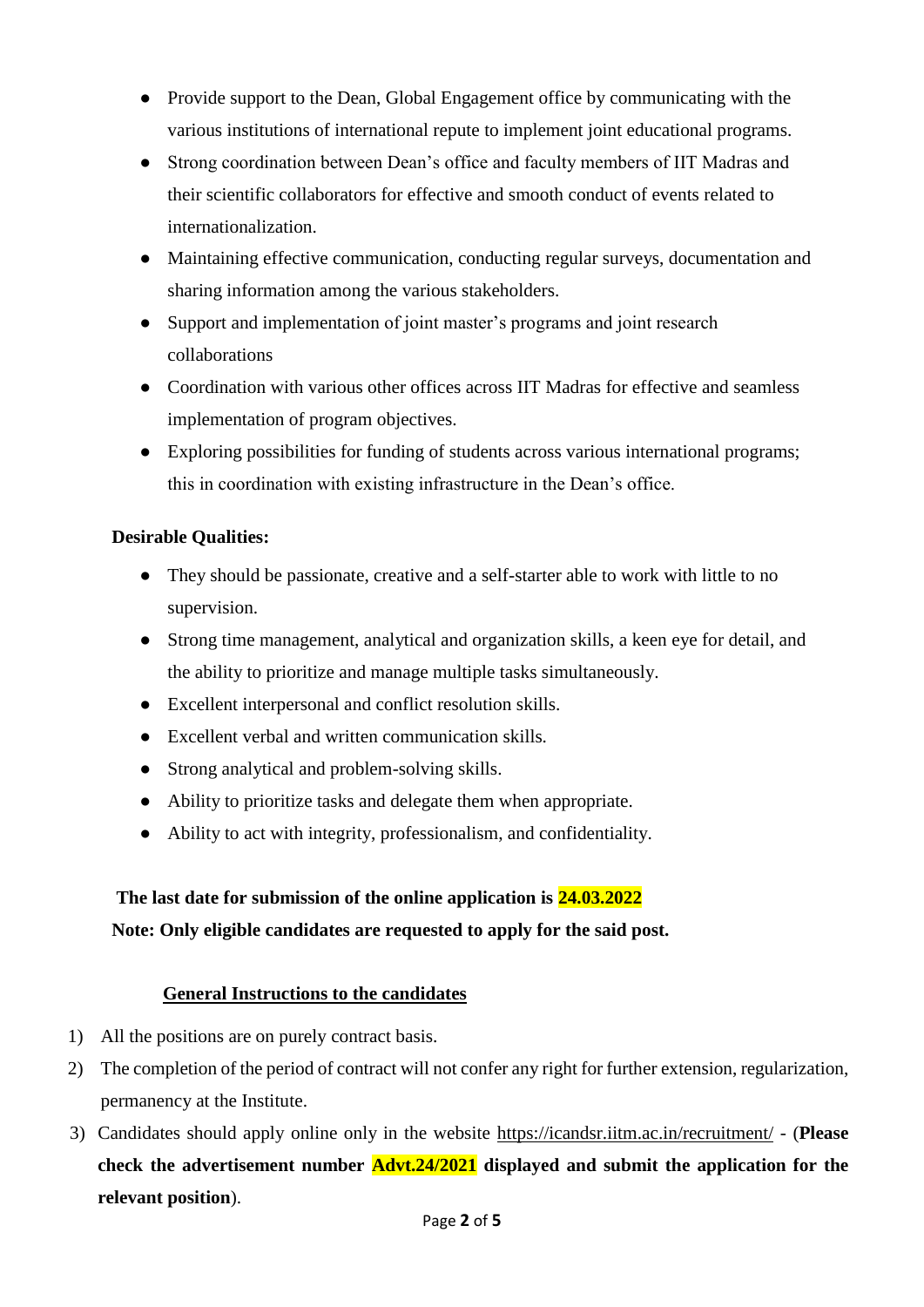- 4) Separate application has to be filled for each post.
- 5) The system will accept single application only with the registered login ID (email) for an advertisement, hence the candidate is requested to select the multiple positions (In case, he/she wishes to apply for more than one position) before the submission of application.
- 6) The application cannot be edited, reverted once it is submitted.
- 7) Candidates should not attempt to apply twice for the same post. If multiple applications are received from a candidate for the same post, his/her candidature will liable to be rejected.
- 8) Candidates should follow the prescribed procedure for submission of online application.
- 9) Candidates are advised to fill their correct and active e-mail addresses in the online application as all correspondence will be made by the Institute through e-mail only.
- 10) The candidates applying for any post should ensure that they fulfil all the eligibility conditions for the post. Their admission to any stage of the selection process will be purely provisional subject to confirmation that they satisfy the prescribed eligibility conditions. Mere issue of registration certificate / call letter to the candidate will not imply that his/her candidature has been found eligible.
- 11) After successful online submission of application, a print-out of the application form must be obtained and submitted when called for test. It will be required at the time of document verification/test/interview. Hard copy of the application is NOT to be sent to the Institute.
- 12) Candidates must be citizens of India. Persons who have migrated from Pakistan with the intention of permanently settling in India or subjects of Nepal are also eligible, but in their case a certificate of eligibility from the Government of India will be necessary for appointment. Such candidates should apply to the Government of India in the Ministry of Home Affairs for necessary certificate and furnish satisfactory proof of having so applied.
- 13) The prescribed qualifications are minimum and unless specified, they are required for consideration for the post, even if higher qualification has been acquired and the mere fact that a candidate possesses the same will not entitle him/her for being called for interview.
- 14) Relevant experience gained after the minimum qualifying degree will only be taken into consideration. Minimum requirements of qualifications and/or experience can be relaxed in respect of exceptionally outstanding candidates.
- 15) The experience required is relaxable at the discretion of the Institute in the case of candidates belonging to the Scheduled Caste / Scheduled Tribe, if at any stage of selection, the competent authority is of the opinion that sufficient number of candidates from these communities possessing the requisite experience are not likely to be available to fill up the vacancy reserved for them.
- 16) The Institute reserves the right to restrict the number of candidates for written / skill test / interview to a reasonable limit on the basis of qualifications, level and relevance of experience higher than the minimum prescribed in the advertisement and other academic achievements. The Institute also reserves the right of rejecting any or all the applications without assigning any reasons therefore.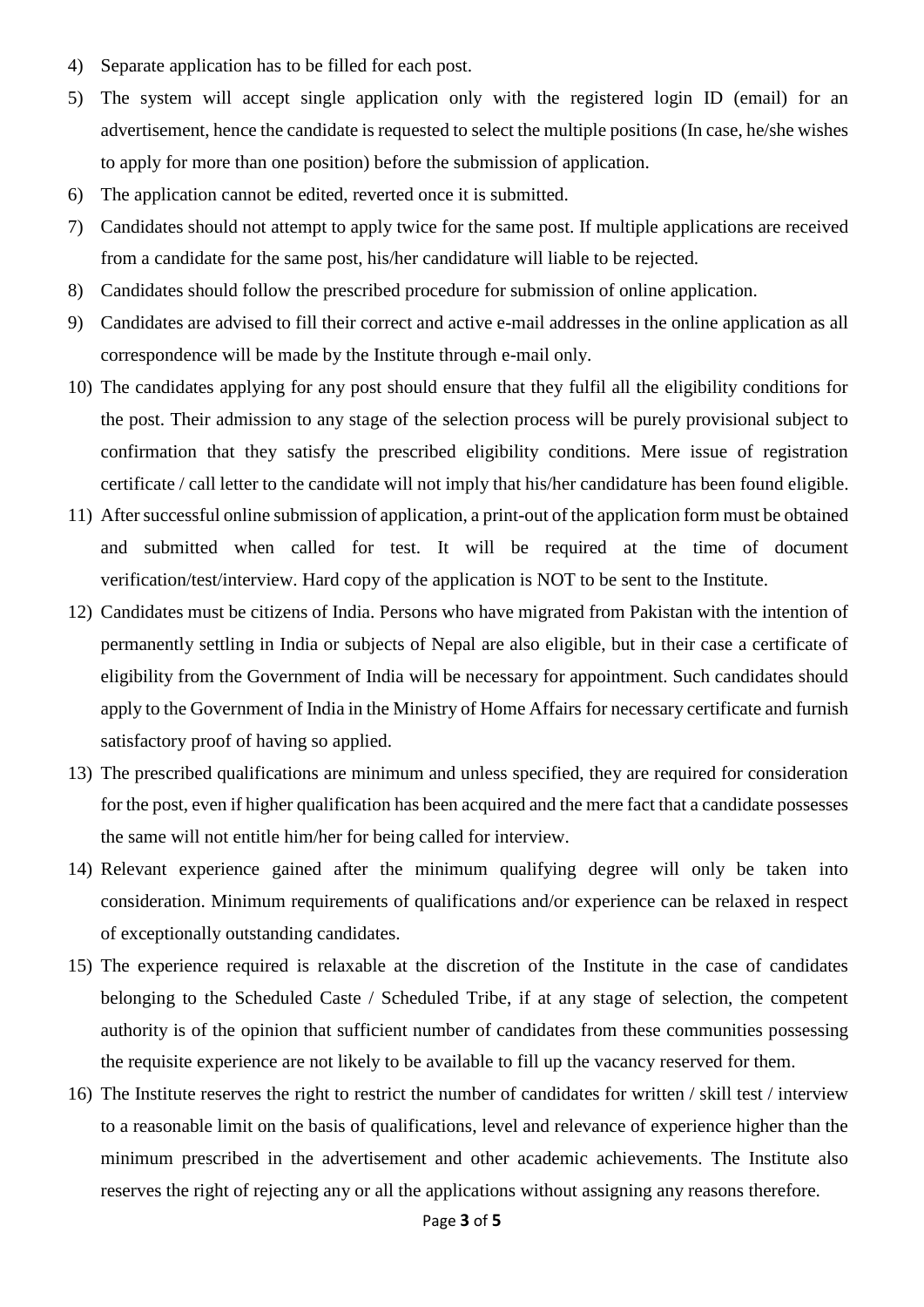- 17) Calling a candidate for test/interview merely indicates that it is felt that he/she with others may be suitable for the post and conveys no assurance whatsoever that he/she will be recommended or selected or his/her conditions specified in the application will be accepted.
- 18) Candidates will be short-listed for Test/Interview on the basis of the information provided by them in their online applications. They must ensure that such information is true. If at any subsequent stage or at the time of Test/Interview any information given by them or any claim made by them in their online applications is found to be false, their candidature will be liable to be rejected.
- 19) The Institute shall verify the antecedents or documents submitted by a candidate at any time at the time of appointment or during the tenure of the service. In case, it is detected that the documents submitted by the candidates are fake or the candidate has clandestine antecedents/background and has suppressed the said information, then his services shall be liable to be terminated.
- 20) In case of any inadvertent mistake in the process of selection which may be detected at any stage even after the issue of appointment letter, the Institute reserves the right to modify/ withdraw/ cancel any communication made to the candidates.
- 21) Applicants who are working in **any one of the Project at IIT Madras**, must apply through proper channel otherwise they will be required to produce No-Objection Certificate at the time of document verification/Test/Interview. Candidates without NOC will not be permitted to appear for Test/Interview.
- 22) Candidates may send testimonials from persons intimately acquainted with their work and character. If the applicant is in employment, he/she should submit testimonials from the most recent employer or immediate superior as a referee.
- 23) The Institute has a right to decide the mode of screening and testing the applicant for short listing and selection.
- 24) The Institute solely reserves the right not to fill any advertised position without assigning any reason
- 25) Only shortlisted applicants will be contacted.
- 26) No correspondence whatsoever will be entertained from candidates regarding conduct and result of test/interview and reasons for not being called for interview. Canvassing in any form will be a disqualification.
- 27) The crucial date for determining the eligibility criteria for all candidates in every respect shall be the prescribed closing date for submission of online application.
- 28) The Institute strives to have a workforce which reflects gender balance and women candidates are encouraged to apply.
- 29) Any corrigendum/clarifications on this advertisement, if necessary, shall be uploaded on website and no separate communication will be sent for this purpose.
- **30) The last date for submission of online application is 24.03.2022.**